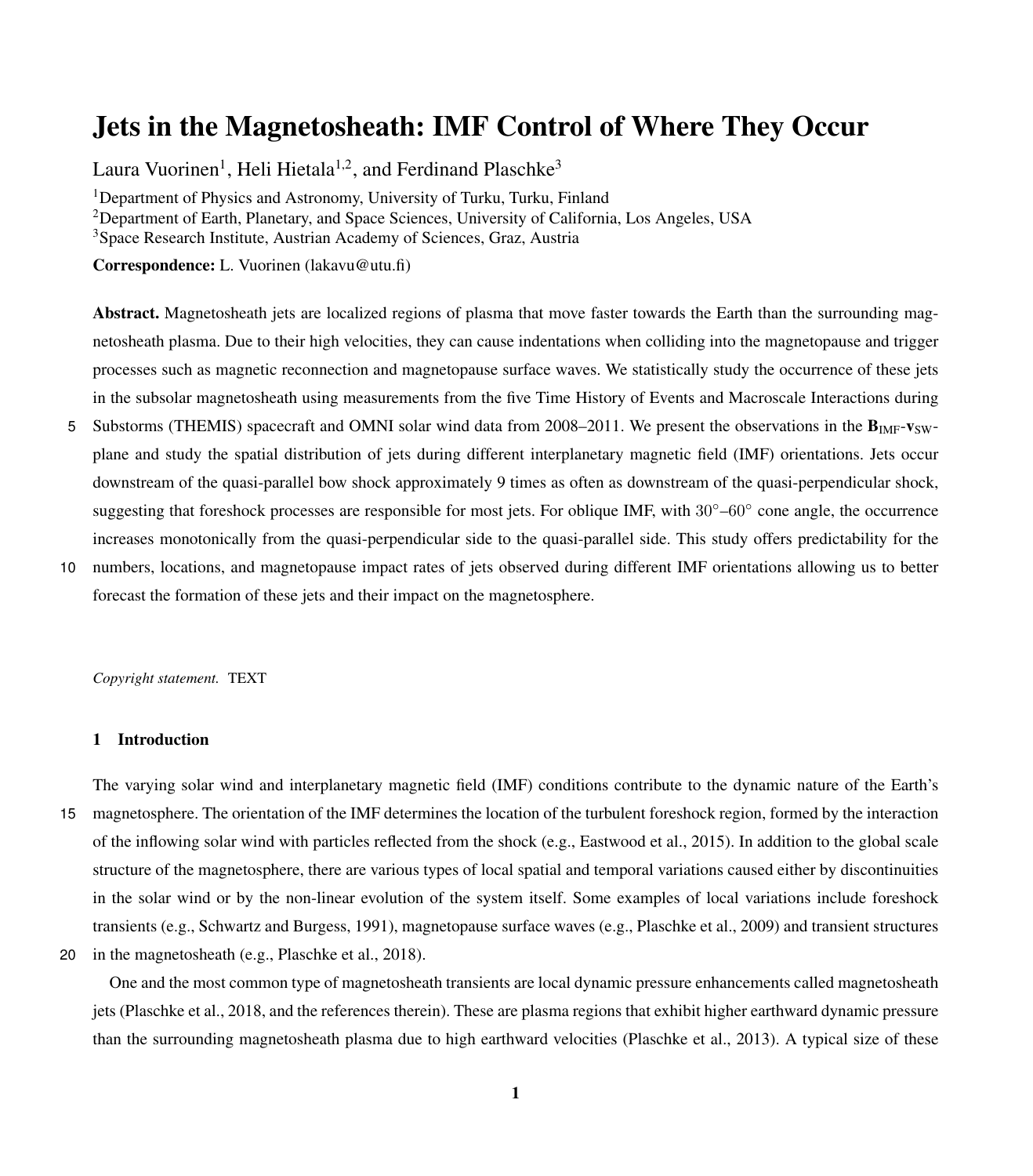jets perpendicular to their flow direction is around 1  $R<sub>E</sub>$  and jets larger than 2  $R<sub>E</sub>$  in diameter can be considered geoeffective [\(Plaschke et al., 2016\)](#page-13-4). If these jets hit the magnetopause, they can indent the magnetopause, produce magnetopause waves and trigger phenomena that may also affect the inner magnetosphere. For example, [Hietala et al.](#page-12-1) [\(2018\)](#page-12-1) published observational evidence of a jet triggering magnetic reconnection at the dayside magnetopause. [Wang et al.](#page-13-5) [\(2018\)](#page-13-5) showed direct correspon-

5 dence between magnetosheath jets and diffuse and discrete auroral brightenings. The newly observed magnetopause surface eigenmodes (standing waves) were also excited by a jet colliding into the magnetopause [\(Archer et al., 2019\)](#page-12-2). It is fair to say that magnetosheath jets play a role in energy transport in the Earth's magnetosphere.

<span id="page-1-0"></span>

Figure 1. A sketch of the approximate foreshock regions (filled with gray) and the quasi-parallel (turquoise) and the quasi-perpendicular (brown) parts of the bow shock (BS) for IMF cone angles: (a)  $\alpha_{\text{gipm}} \sim 0^{\circ}$  (radial IMF) (b)  $\alpha_{\text{gipm}} \sim 45^{\circ}$  (e.g., Parker spiral IMF), and (c)  $\alpha_{\text{gipm}} \sim 90^{\circ}$ . These are presented in the plane containing the solar wind velocity vector (anti-parallel to the  $X_{\text{gipm}}$ -axis) and the IMF. The magnetopause (MP) and the magnetosheath (MSH) are shown downstream of the bow shock.

How these jets are formed is still an open question, although many different models have been suggested [\(Plaschke et al.,](#page-13-2) [2018\)](#page-13-2). [Hietala et al.](#page-12-3) [\(2009\)](#page-12-3) proposed a jet formation mechanism in which jets are generated by local curvature variations of 10 the bow shock, called bow shock ripples. According to the Rankine-Hugoniot jump conditions, the upstream plasma velocity component parallel to the local shock normal is decelerated most efficiently. This means that if the flow is not parallel to the shock normal, e.g., if the shock surface is locally inclined, the plasma flow will be compressed but less decelerated. A shock ripple could therefore produce a magnetosheath jet. Large scale rippling is thought to be more prevalent in the quasi-parallel region of the bow shock where the angle between the IMF and the bow shock normal is small ( $\theta_{Bn}$  < 45°). Therefore, based on

15 the above, we would expect more jets downstream of the quasi-parallel bow shock sections. The locations of the quasi-parallel areas and the foreshock regions change with the IMF orientation as illustrated in Fig. [1](#page-1-0) for three different IMF orientations.

Short large amplitude magnetic structures (SLAMS) [\(Schwartz and Burgess, 1991\)](#page-13-0) in the foreshock advecting towards the bow shock have also been proposed to affect jet generation in two alternative ways [\(Plaschke et al., 2018\)](#page-13-2). First, by forming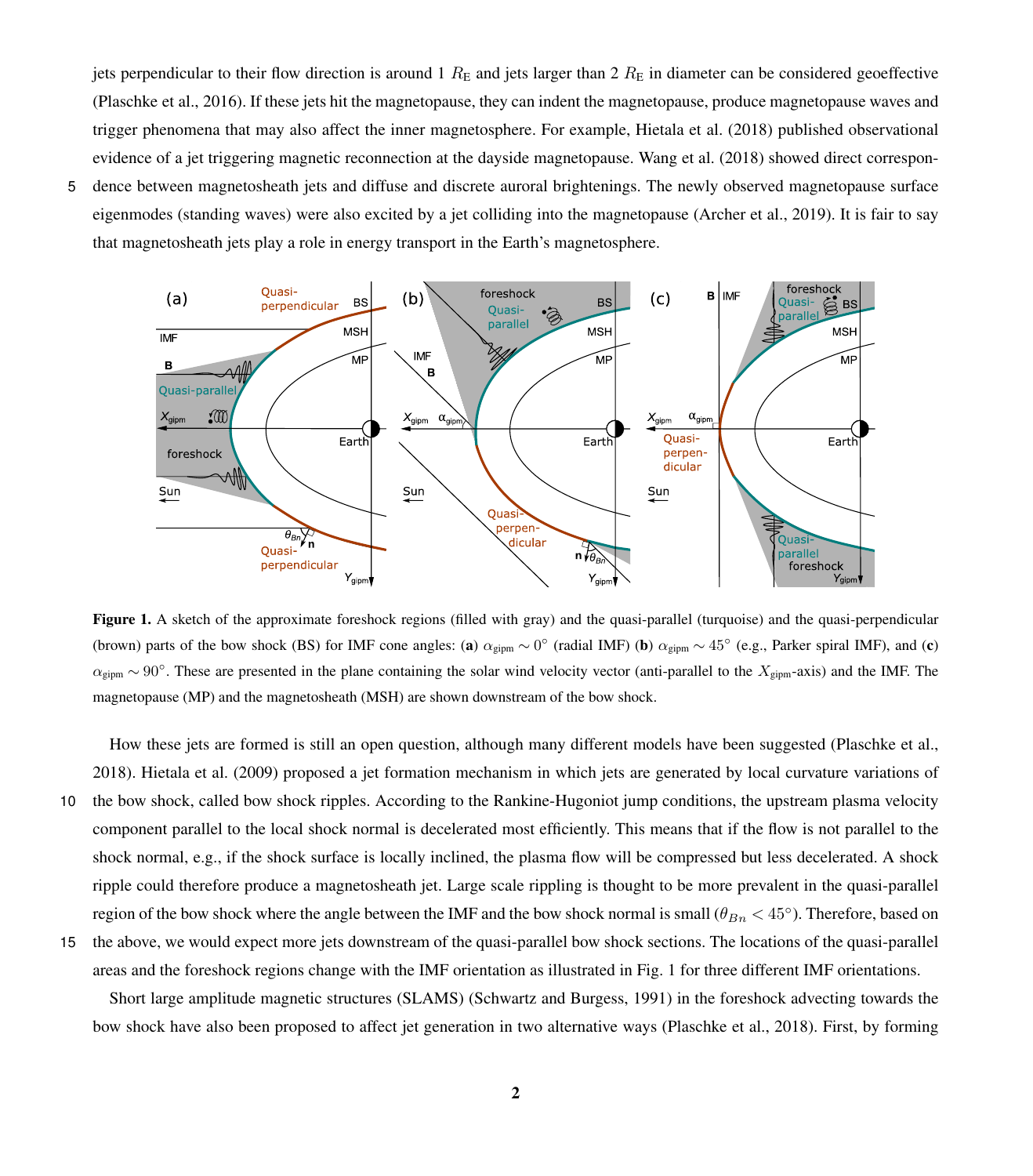bow shock ripples by merging into the bow shock and thereby producing jets by the ripple mechanism explained above. Second, [Karlsson et al.](#page-12-4) [\(2015\)](#page-12-4) suggested that SLAMS could transform into jets when travelling through a dent in the bow shock. Recently, [Palmroth et al.](#page-12-5) [\(2018\)](#page-12-5) ran a global hybrid-Vlasov simulation to study magnetosheath jets and the jet under scrutiny appeared to be a SLAMS-like structure going through the shock.

- 5 While jets are mostly observed during steady IMF, a minority of jets can be explained by solar wind discontinuities, specifically by sharp variations in IMF orientation [\(Archer and Horbury, 2013\)](#page-12-6). Jets associated with solar wind discontinuities are not linked to the quasi-parallel bow shock only. It has been suggested by [Archer et al.](#page-12-7) [\(2012\)](#page-12-7) that jets could form when the shock locally changes from quasi-parallel to quasi-perpendicular or vice versa as an IMF discontinuity passes by.
- Previous studies [\(Plaschke et al., 2013;](#page-13-3) [Archer and Horbury, 2013\)](#page-12-6) have shown that the only variable strongly controlling 10 the occurrence of local dynamic pressure enhancements in the subsolar magnetosheath is the IMF cone angle between the IMF and the Earth-Sun line. According to these studies, such transients occur predominantly during low IMF cone angle conditions, that is when the angle  $\alpha$  between the IMF and the Earth-Sun line is less than 45°. This result supports the predictions of the ripple and SLAMS models because the quasi-parallel region is mostly upstream of the subsolar magnetosheath during

low cone angle IMF. Furthermore, [Archer and Horbury](#page-12-6) [\(2013\)](#page-12-6) have specifically shown that the occurrence rate of dynamic

- 15 pressure enhancements is higher downstream of the quasi-parallel part of the bow shock supporting the formation mechanisms associated with the quasi-parallel shock. However, the definitions of the local dynamic pressure enhancements are different in these two studies. [Archer and Horbury](#page-12-6) [\(2013\)](#page-12-6) (from here on AH13) defined their dynamic pressure threshold by the background magnetosheath dynamic pressure. [Plaschke et al.](#page-13-3) [\(2013\)](#page-13-3) (from here on P13) set their threshold based on the solar wind dynamic pressure, and specifically defined jets as enhancements of anti-sunward dynamic pressure to study transients that
- 20 could potentially hit the magnetopause and have effects on the magnetosphere. In addition, the observations used in the studies were from different years: 2008 (AH13) and 2008–2011 (P13).

To study the overlap between these two definitions, both selection criteria were recently applied to the data of AH13 study in the subsolar magnetosheath of 30° solar zenith angle [\(Plaschke et al., 2018\)](#page-13-2). 17 % of the events corresponding to the criteria of AH13 also corresponded to the criteria of magnetosheath jets by P13, and they made up 47 % of all these jets. This means

- 25 that 83 % of the AH13 events were not magnetosheath jets defined by P13 and, on the other hand, 53 % of the P13 events were not in the AH13 set. For example, flux transfer events (FTEs) close to the magnetopause are included for the selection criteria of AH13 but not when the P13 selection criteria are applied. Thus, there are significant disparities between these two types of plasma entities and therefore the result of AH13 cannot be straightforwardly generalized to jets by P13. Furthermore, AH13 estimated the angle  $\theta_{B_n}$  between the shock normal and the IMF with a magnetosheath streamline model. Such a method of
- 30 tracing streamlines back to the shock is not suitable for magnetosheath jets defined by P13 because the median deflections of jets from the background flow are between 20◦–45◦ [\(Hietala and Plaschke, 2013\)](#page-12-8).

In this paper, we investigate for the first time how the spatial occurrence and the magnetopause impact rates of jets in the subsolar magnetosheath studied by [Plaschke et al.](#page-13-3) [\(2013\)](#page-13-3) relate to the IMF orientation. We use data gathered during the years 2008–2011 from the five Time History of Events and Macroscale Interactions during Substorms (THEMIS) spacecraft in the

35 magnetosheath [\(Angelopoulos, 2008\)](#page-12-9) and NASA OMNI high resolution solar wind data [\(King and Papitashvili, 2005\)](#page-12-10). We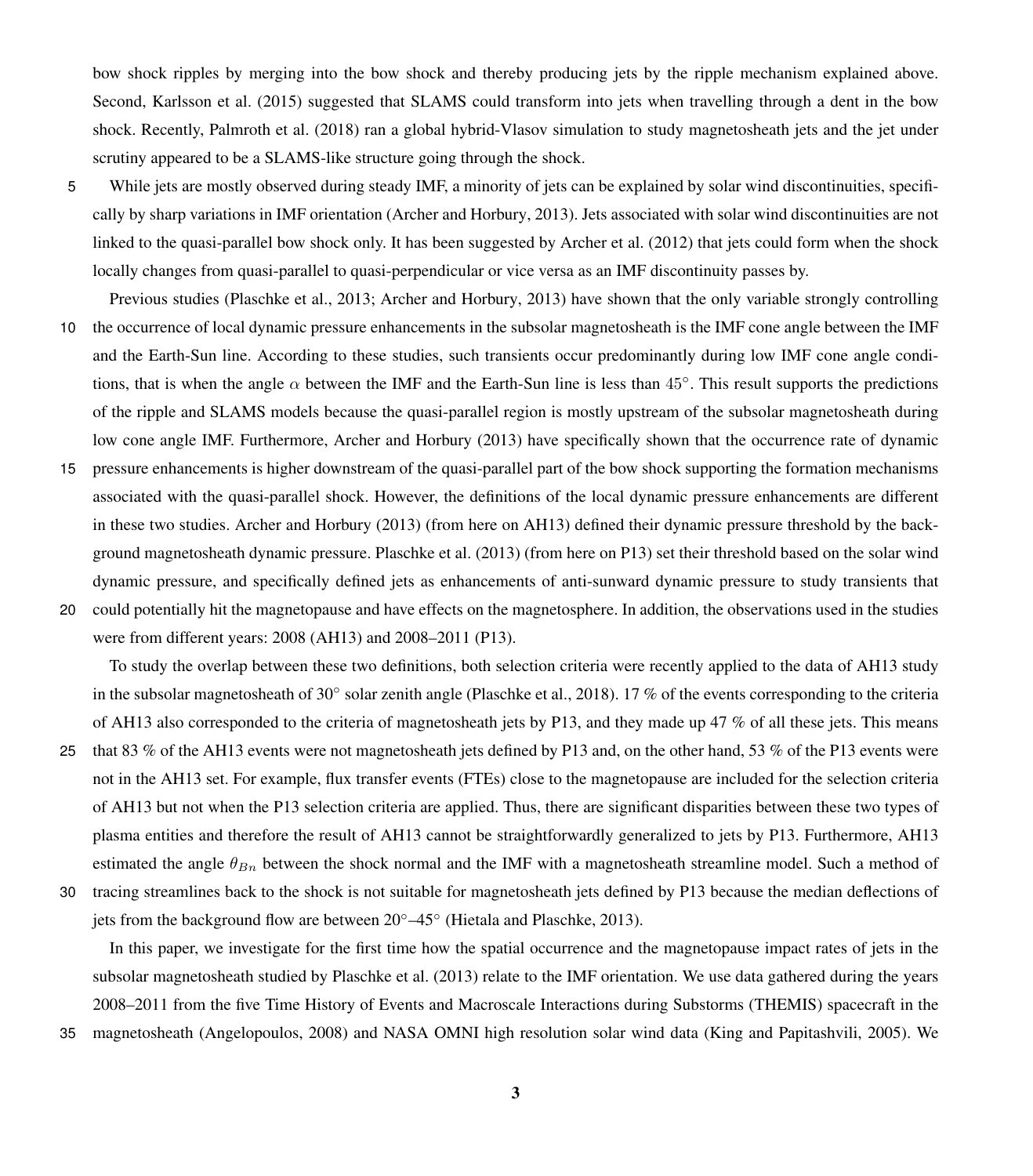compare the locations of jet observations to the location of the quasi-parallel bow shock to test the validity of jet formation mechanisms based on the nature of the quasi-parallel bow shock and to provide quantitative predictions of their occurrence rates.

# 2 Data and Methods

#### 5 2.1 Observational Data Sets

The data set used in this study and the jet selection criteria are described in detail by [Plaschke et al.](#page-13-3) [\(2013\)](#page-13-3). Here we briefly explain the key steps of selecting the magnetosheath and jet observations. The magnetosheath (MSH) data were selected from the measurements taken by the five THEMIS spacecraft during the years  $2008-2011$  within a  $30°$  wide Sun-centered cone with its tip at Earth and within 7–18 Earth radii from the center of Earth. The observations made by different instruments were

10 interpolated to a common timeline at 1 second cadence. Magnetosheath observations were selected by requiring the density to be over twice the solar wind density and the energy flux of 1 keV ions to be larger than the flux of 10 keV ions to ensure that the spacecraft were not inside the magnetosphere. The solar wind (SW) conditions were calculated as averages of the OMNI measurements from the preceding five minutes. These criteria yield 2,736.9 h of magnetosheath and solar wind data.

The main criterion for a magnetosheath jet is to have dynamic pressure ( $P_{dyn} = \rho v^2$ ) in the anti-sunward  $X_{GSE}$ -direction that 15 exceeds half of the SW dynamic pressure:

$$
P_{\text{dyn,MSH},X} = \rho_{\text{MSH}} v_{\text{MSH},X}^2 > \frac{1}{2} P_{\text{dyn,SW}} = \frac{1}{2} \rho_{\text{SW}} v_{\text{SW}}^2.
$$
\n(1)

The entire jet interval is then defined as the period when the earthward dynamic pressure is over  $1/4$  of the total solar wind dynamic pressure. The moment of the highest ratio between the MSH and SW dynamic pressures within the jet interval is denoted as  $t_0$  and the data set of jet observations consists of the measurements taken at these times. In order to prevent multiple 20 consecutive peaks from being counted as individual jets, within the one-minute long windows before and after the jet interval, the  $X_{GSE}$  ion velocity has to go above half of the corresponding value at  $t_0$ . The data set contains 2,859 jets.

#### 2.2 Coordinate System

In order to compare the positions of jets to the location of the quasi-parallel shock during different solar wind and IMF conditions, we first need to move to the plane containing the IMF. We use the geocentric interplanetary medium reference frame 25 (GIPM) introduced by [Bieber and Stone](#page-12-11) [\(1979\)](#page-12-11). The GIPM reference frame has been used in many magnetosheath studies, e.g., by [Verigin et al.](#page-13-6) [\(2006\)](#page-13-6) and [Dimmock and Nykyri](#page-12-12) [\(2013\)](#page-12-12). The coordinate system is visualized in Fig. [2.](#page-5-0) In this reference frame, the  $X_{\text{gipm}}$ -axis is anti-parallel to the solar wind velocity vector  $\mathbf{v}_{\text{SW}}$  while also taking into account the orbital aberration caused by Earth's orbital speed of ~ 30 km/s. The Y<sub>gipm</sub>-axis is defined in the plane containing the IMF and the X<sub>gipm</sub>-axis (the  $\mathbf{B}_{\text{IMF}}\text{-}\mathbf{v}_{\text{SW}}$ -plane). The unit vectors of the GIPM reference frame as functions of GSE vectors  $\mathbf{v}_{\text{SW}} = (v_X, v_Y, v_Z)$  and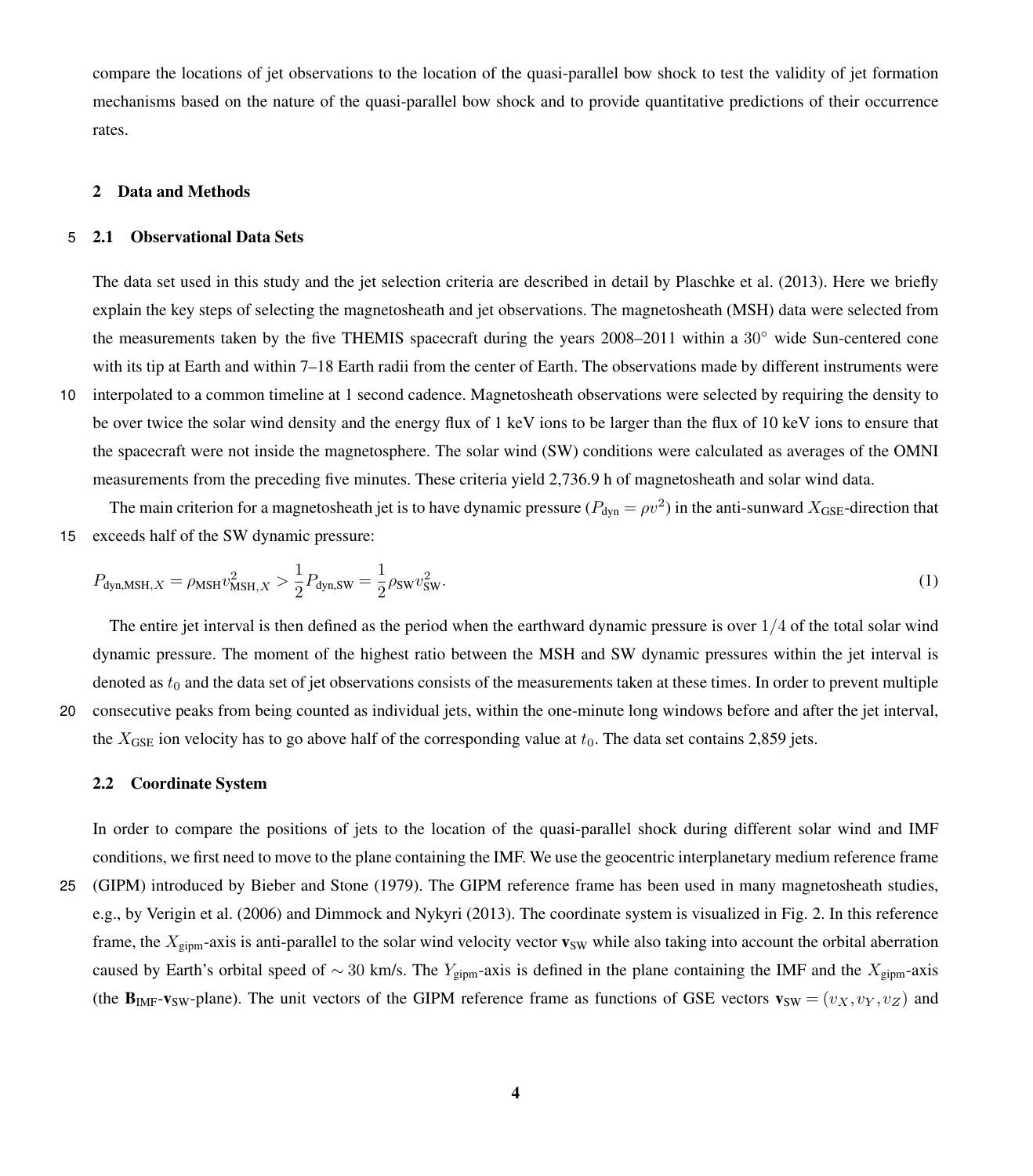**are given by [\(Verigin et al., 2006\)](#page-13-6):** 

$$
\hat{\mathbf{X}}_{\text{gipm}} = \frac{(-v_X, -v_Y - 30 \text{ km/s}, -v_Z)}{\sqrt{v_X^2 + (v_Y + 30 \text{ km/s})^2 + v_Z^2}}
$$
(2)

$$
\hat{\mathbf{Y}}_{\text{gipm}} = \begin{cases}\n\frac{(-\mathbf{B} + (\mathbf{B} \cdot \hat{\mathbf{X}}_{\text{gipm}}) \hat{\mathbf{X}}_{\text{gipm}}}{|\mathbf{B} - (\mathbf{B} \cdot \hat{\mathbf{X}}_{\text{gipm}}) \hat{\mathbf{X}}_{\text{gipm}}|}, & \text{if } \mathbf{B} \cdot \hat{\mathbf{X}}_{\text{gipm}} > 0 \\
\frac{(\mathbf{B} - (\mathbf{B} \cdot \hat{\mathbf{X}}_{\text{gipm}}) \hat{\mathbf{X}}_{\text{gipm}})}{|\mathbf{B} - (\mathbf{B} \cdot \hat{\mathbf{X}}_{\text{gipm}}) \hat{\mathbf{X}}_{\text{gipm}}|}, & \text{if } \mathbf{B} \cdot \hat{\mathbf{X}}_{\text{gipm}} < 0\n\end{cases}
$$
\n(3)

$$
\hat{\mathbf{Z}}_{\text{gipm}} = \hat{\mathbf{X}}_{\text{gipm}} \times \hat{\mathbf{Y}}_{\text{gipm}}.
$$
\n(4)

5 In this coordinate system the IMF cone angle

$$
\alpha_{\text{gipm}} = \arccos\left(|\mathbf{B} \cdot \hat{\mathbf{X}}_{\text{gipm}}| / B\right) \in [0^\circ, 90^\circ]
$$
\n<sup>(5)</sup>

is always in the quadrant of the  $X_{\text{gipm}}-Y_{\text{gipm}}$ -plane where  $X_{\text{gipm}} > 0$  and  $Y_{\text{gipm}} < 0$ . This means that the quasi-parallel region of the bow shock is mostly on the negative side of the  $Y_{\text{gipm}}$ -axis (Fig. [2\)](#page-5-0). Investigating  $Y_{\text{gipm}}$  allows us to compare the observations made downstream of the quasi-parallel and quasi-perpendicular bow shock regions.

- 10 As illustrated in Fig. [1,](#page-1-0) the location of the quasi-parallel region varies for different IMF cone angle conditions. Therefore, we divide the data set into three cone angle ranges for comparison: quasi-radial IMF ( $\alpha_{\text{gipm}} \in [0^{\circ}, 30^{\circ})$ ) when almost all of the dayside magnetosheath observations can be considered to be downstream of the quasi-parallel shock, oblique IMF  $(\alpha_{\text{gipm}} \in [30^\circ, 60^\circ])$ , and high cone angle IMF  $(\alpha_{\text{gipm}} \in [60^\circ, 90^\circ])$  when almost all of the dayside magnetosheath observations can be considered to be downstream of the quasi-perpendicular shock. The number of jets and the median value of  $\alpha_{\text{sim}}$  in 15 each range are respectively:  $970 \& 21.4^{\circ}$ , 1,403 &  $47.3^{\circ}$  and 486 &  $75.2^{\circ}$ . These limits were chosen such that each of the
- ranges has representable numbers of observations, and because the locations of the expected quasi-parallel regions are clearly different in these three ranges.

#### 2.3 Normalization of Positions by the Solar Wind Dynamic Pressure

The size of the magnetosphere-bow shock system changes slightly during different solar wind conditions. To account for these 20 changes and to make observations directly comparable to each other during varying conditions, we normalize all spacecraft positions (subscript 0) to the mean solar wind dynamic pressure of all observations assuming protons only:  $\overline{P}_{dyn,SW} = 1.76$  nPa. The normalization acts only on the distance from Earth, not the direction, and is calculated with the commonly used relation (e.g., [Merka et al., 2005;](#page-12-13) [Spreiter et al., 1966\)](#page-13-7):

<span id="page-4-0"></span>
$$
r_{\rm n} = r_0 \left(\frac{P_{\rm dyn,SW,0}}{\overline{P}_{\rm dyn,SW}}\right)^{1/6}.\tag{6}
$$

# 25 2.4 Renormalization by All Magnetosheath Observations

We bin the observations as a function of  $Y_{\text{sim}}$ , constructing histograms of the jet occurrence rates. The distributions of jets are renormalized by the distributions of all magnetosheath observations to account for the time spent under different conditions.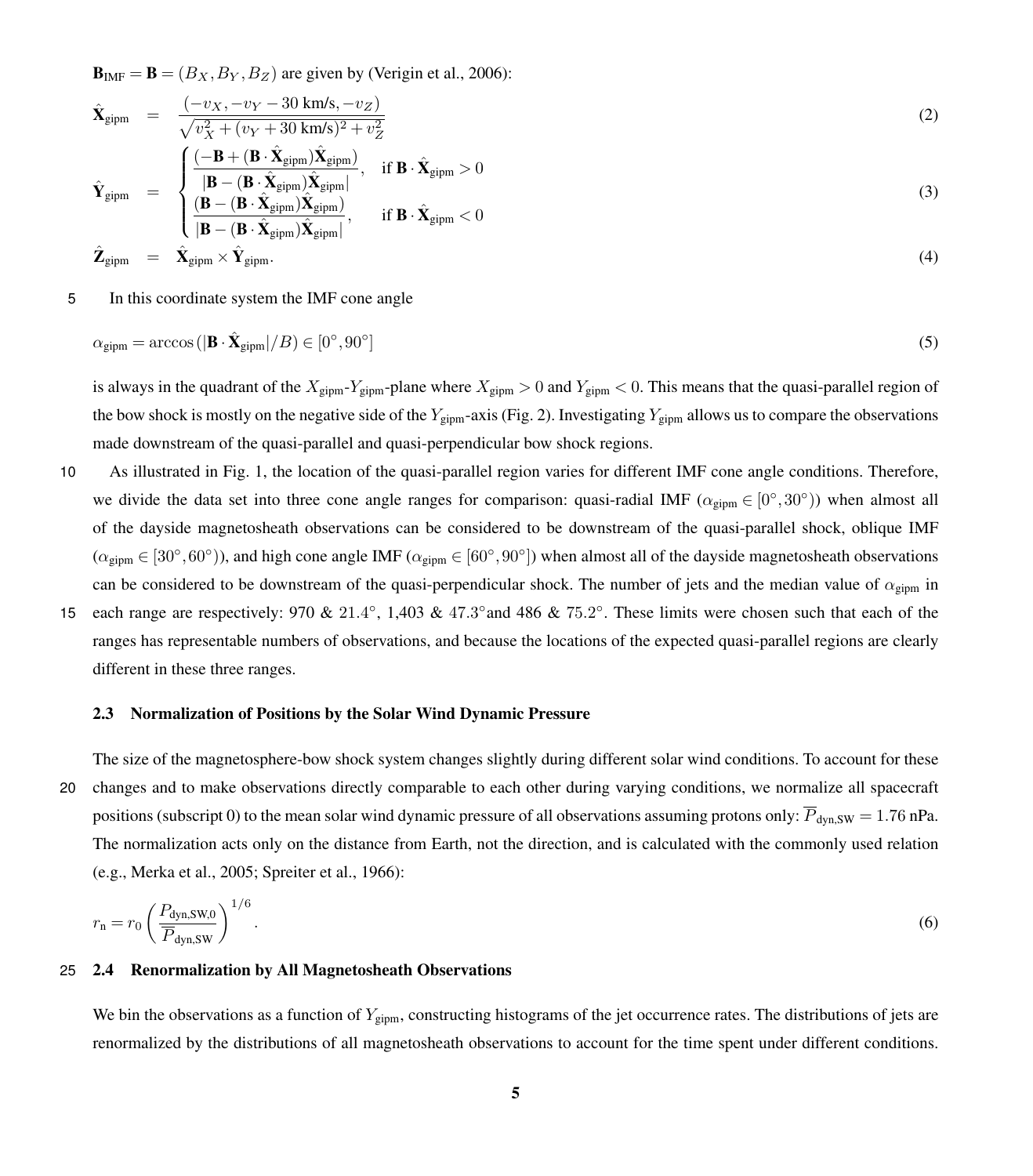<span id="page-5-0"></span>

Figure 2. The GIPM reference frame has the  $X_{\text{gipm}}$ -axis anti-parallel to the solar wind velocity vector and the  $Y_{\text{gipm}}$ -axis perpendicular to it in the plane containing the IMF. The  $Y_{\text{eism}}$ -axis always points to the more quasi-perpendicular side. The grey area represents the observation area in the subsolar magnetosheath. In the GSE frame, this is a 30° cone around the Earth-Sun line. The star is an example of a jet observation at  $t_0$ .

The normalized occurrence rates are presented in the units of jets per unit time. The histogram error bars are 95% binomial proportion confidence intervals calculated using the conservative Clopper-Pearson method (e.g., [Brown et al., 2001\)](#page-12-14).

#### 2.5 2D Maps

We plot 2D maps of the jet occurrence in the  $X_{\text{gipm}}-Y_{\text{gipm}}-$ plane. Similar to the histograms, the positions are normalized by

- 5 the mean dynamic pressure 1.76 nPa using Eq. [\(6\)](#page-4-0), and then the jet distributions are renormalized by the MSH observations. We set the lower limit of MSH observations to 1,000 per cell because that removes the cells with very high uncertainties. We plot model bow shocks and magnetopauses to aid visualization using models by [Merka et al.](#page-12-13) [\(2005\)](#page-12-13) and [Shue et al.](#page-13-8) [\(1998\)](#page-13-8), respectively. The models have been calculated for each cone angle range separately but for  $\overline{P}_{dyn,SW} = 1.76$  nPa. The bow shock model depends on the Alfvén Mach number whose values for each cone angle range are:  $M_A = 11.5$ ,  $M_A = 9.92$  and
- 10  $M_A = 9.74$  (from the lowest to the highest cone angle range). The model magnetopauses have been calculated using the median values of IMF  $B_{Z,IGSM}$ -components (0.066 nT, -0.143 nT and 0.332 nT, from the lowest to the highest cone angle range) as parameters. The original model is symmetric around the X-axis of the aberrated GSE coordinate system that includes the correction for the Earth's orbital motion. We have used the  $X_{\text{gipm}}$ -axis (anti-parallel to  $\mathbf{v}_{\text{SW}}$ ) as the axis of symmetry.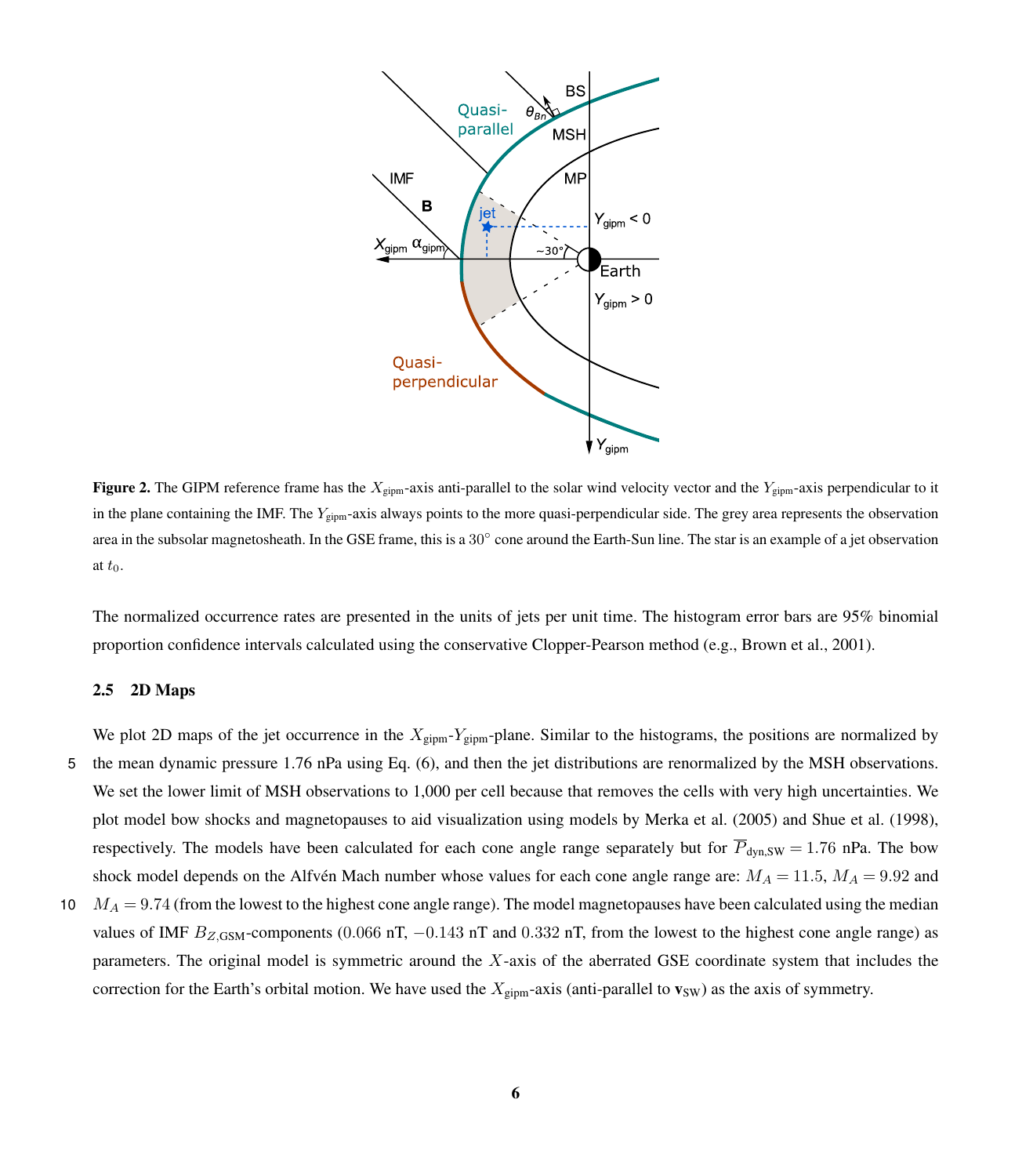## 2.6 Estimating the Magnetopause Impact Rates

To estimate the number of jets impacting on the magnetopause, we use the model published by [Plaschke et al.](#page-13-4) [\(2016\)](#page-13-4). It is a statistical model created using the same data set as in this study, and it is based on the distribution of jet diameters  $D_{\perp}$ perpendicular to their propagation direction. This probability distribution of perpendicular sizes was calculated using 662

5 multispacecraft jet observations, of which 655 were made by the inner THEMIS A, D and E spacecraft. Therefore, we only use THA, THD and THE data for the estimation of impact rates. According to the model, the impact rate  $Q_{\text{imp}}$  of jets larger than  $D_{\perp m i n}$  per unit time is:

$$
Q_{\rm imp} = \frac{4A_{\rm ref} \cos \phi Q_{\rm obs}}{\pi D_{\perp 0}} \int_{D_{\perp \rm min}}^{\infty} e^{-D_{\perp}/D_{\perp 0}} \frac{dD_{\perp}}{D_{\perp}^2},\tag{7}
$$

where  $Q_{\rm obs}$  is the observed rate of jet occurrence per unit time,  $\phi$  is the mean angle of jet propagation with respect to the  $-\hat{\bf X}_{\rm GSE}$ 10 unit vector,  $D_{\perp 0} = 1.34 R_E$  is a model parameter determined from the observations, and  $A_{ref} = 102 R_E^2$  is the circular reference area of the 30° solar zenith angle subsolar magnetopause that we are estimating the impact rates for. The jet occurrence rates  $Q_{obs}$  and mean propagation angles  $\phi$  for the three different cone angle ranges based on THA, THD, and THE observations are: 2.90 h<sup>-1</sup> & 25.9°, 1.32 h<sup>-1</sup> & 25.1°, and 0.267 h<sup>-1</sup> & 23.7° (from the lowest to the highest cone angle range).

# 3 Results

15 In Figure [3](#page-7-0) we present histograms of the number of jets detected per hour per  $R<sub>E</sub>$  in the magnetosheath as functions of  $Y<sub>zipm</sub>$ for each cone angle range. The histograms are cropped to  $Y_{\text{sim}} \in [-8, 8]$  to avoid the outermost bins with very large error bars. This leaves out 2 jets and 3,875 MSH observations in total.

For the highest IMF cone angle values  $[60^\circ, 90^\circ]$  when the subsolar magnetosheath is mostly downstream of the quasiperpendicular shock, the distribution is flat but has higher bins around the edges, though within the error bars. A typical 20 occurrence rate here is around one jet in five hours per  $R_E$ . In comparison, for cone angle ranges  $[0^\circ, 30^\circ)$  and  $[30^\circ, 60^\circ)$ corresponding to quasi-radial and oblique IMF, the occurrence of jets is higher on the negative part of the  $Y_{\text{gipm}}$ -axis. In particular, for oblique IMF cone angles  $[30^\circ, 60^\circ)$  there is a clear increasing trend with decreasing  $Y_{\text{gipm}}$ , i.e., towards the side of the shock which is generally more quasi-parallel. We can see that the occurrence rates during oblique IMF almost coincide

with high cone angle IMF occurrence in the positive end of the  $Y_{\text{gipm}}$ -axis and meets the quasi-radial IMF occurrence rates in the 25 negative end of the  $Y_{\text{gipm}}$ -axis. The number of jets detected downstream of the quasi-parallel shock per hour per  $R_{\text{E}}$  is around 1–2, so the occurrence rates are approximately 5–10 times as high as the rates downstream of the quasi-perpendicular shock. Based on the means of the six middle bins with modest error bars, the number of jets is larger by a factor of 9 downstream of the quasi-parallel shock. Taking the error bars into account, this factor is 6–14.

In the 2D maps of Fig. [4,](#page-7-1) we present the number of jets detected per hour per  $R_E^2$  in the magnetosheath in the  $X_{\text{gipm}}-Y_{\text{gipm}}$ 

30 plane. Note that the square cells in the maps are  $2 R_E \times 2 R_E$  meaning that the units have been scaled from  $1/(4R_E^2)$  to  $1/R_E^2$ . The white cells have  $< 1,000$  MSH observations and the white cells with dashed outlines have  $\geq 1,000$  MSH observations but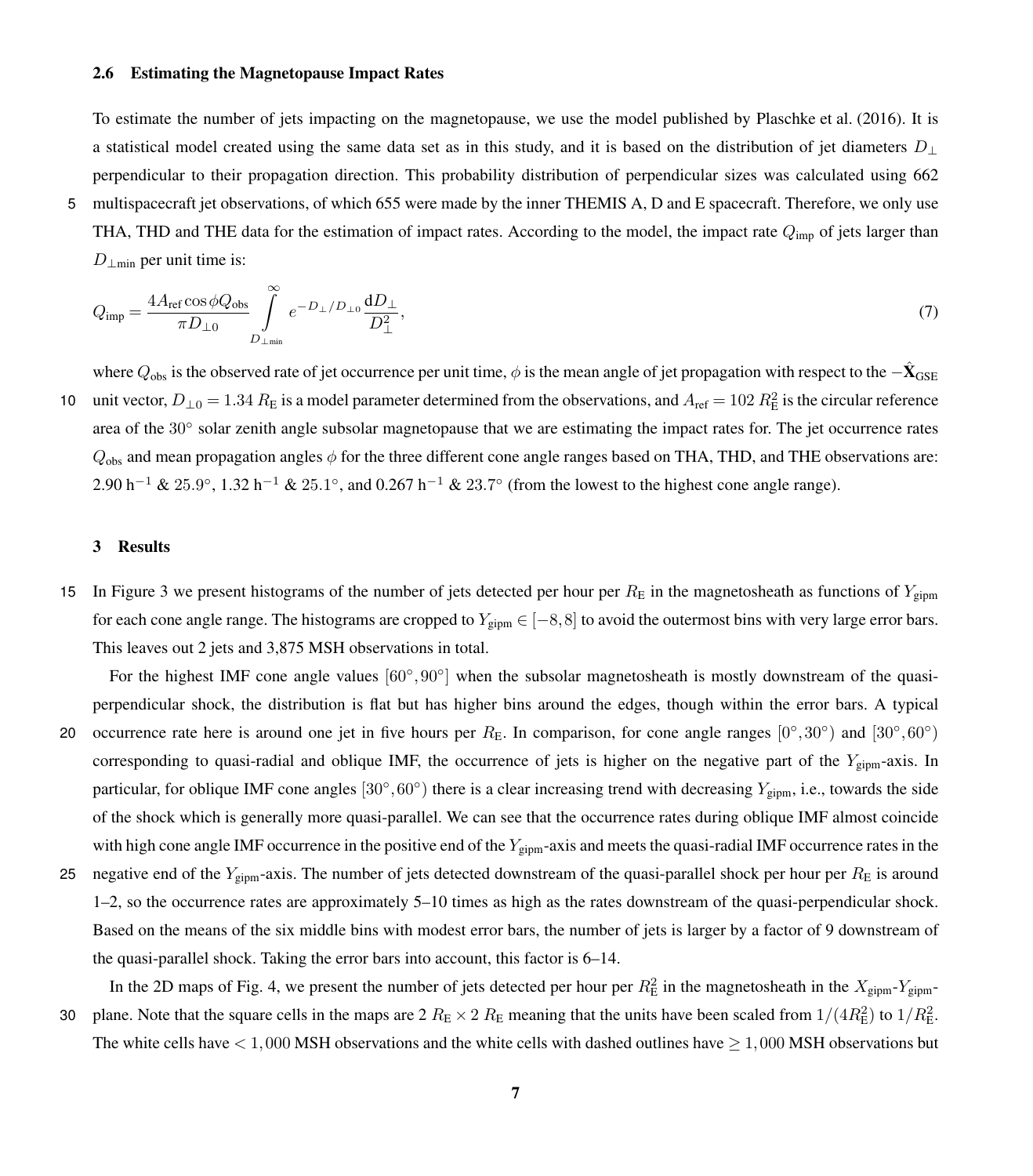<span id="page-7-0"></span>

Figure 3. The number of jets observed per hour per  $R_E$  in the subsolar magnetosheath as functions of  $Y_{gipm}$  for the three cone angle ranges. The positions have been renormalized to the mean SW dynamic pressure 1.76 nPa.

<span id="page-7-1"></span>

**Figure 4.** Maps showing the number of jets observed per hour per  $R_E^2$  in the  $X_{\text{gipm}}-Y_{\text{gipm}}$ -plane during (a) quasi-radial IMF with  $\alpha_{\text{gipm}} \in [0^{\circ}, 30^{\circ})$ , (b) oblique IMF with  $\alpha_{\text{gipm}} \in [30^{\circ}, 60^{\circ})$ , and (c) high cone angle IMF with  $\alpha_{\text{gipm}} \in [60^{\circ}, 90^{\circ}]$ . The positions have been renormalized to the mean SW dynamic pressure 1.76 nPa. The white squares have fewer than 1,000 MSH observations. The dashed squares contain 1,000 or more MSH observations but no jets. The IMF lines on the left correspond to the middle value of the cone angle range and the cone represents the whole range of cone angles.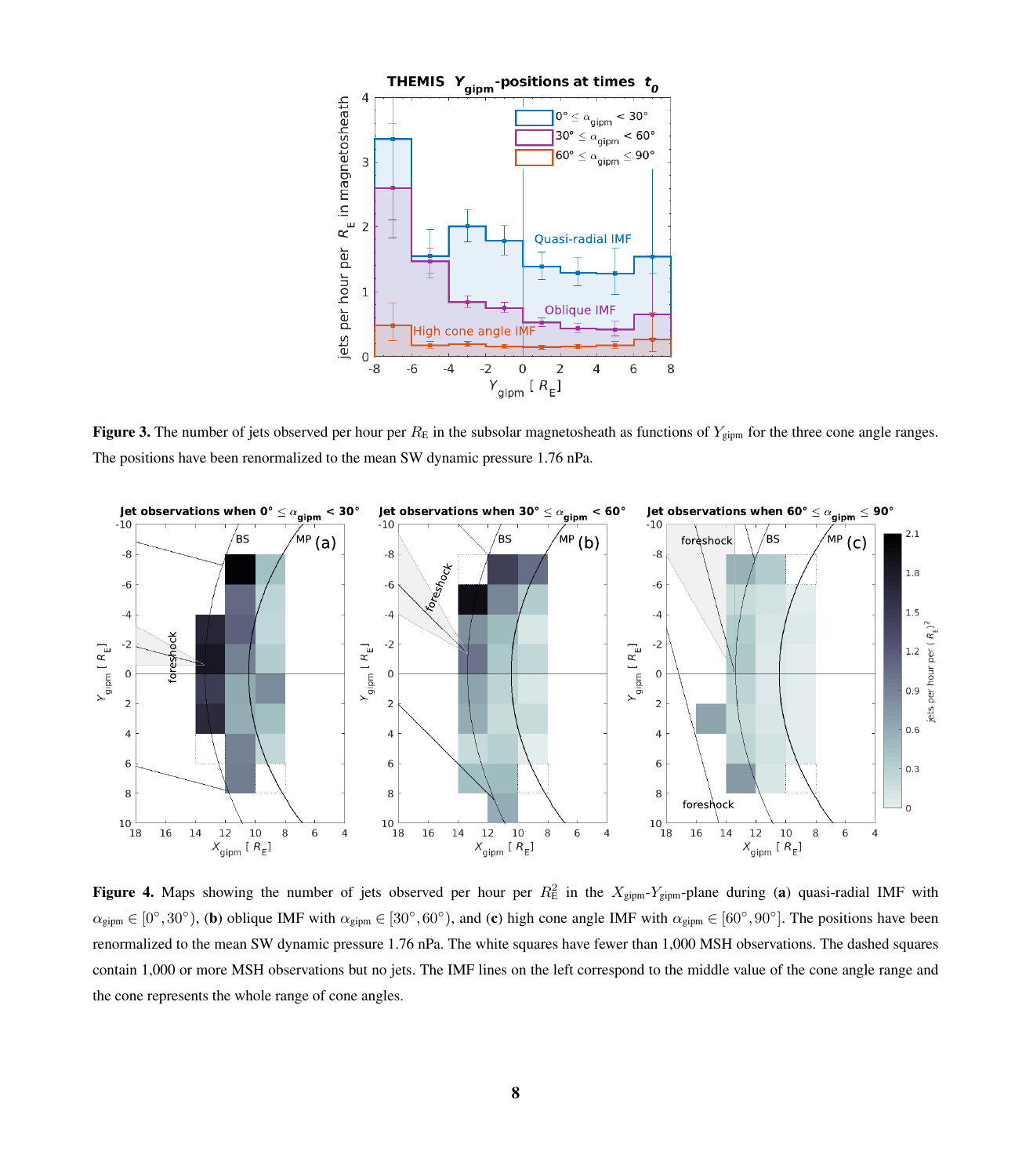no jets. In addition, the maps feature magnetic field lines on the left in the solar wind representing the middle IMF cone angle value of the range. For example, in the cone angle range  $[0^\circ, 30^\circ)$ , the magnetic field lines have a cone angle of 15°. The whole range of cone angles is represented by the gray cone.

- Figure [4](#page-7-1) shows that jets are detected more frequently close to the bow shock than close to the magnetopause as already noted 5 by [Plaschke et al.](#page-13-3) [\(2013\)](#page-13-3). During quasi-radial IMF ( $\alpha_{\text{gipm}} \in [0^{\circ}, 30^{\circ})$ ), the jet occurrence is relatively high on the whole  $Y_{\text{gipm}}$ width of the observation area. In comparison, while the occurrence rate has gone down for oblique IMF ( $\alpha_{\text{gipm}} \in [30^{\circ}, 60^{\circ})$ ), there is a strong preference for more jets occurring with decreasing  $Y_{\text{gipm}}$ . For higher cone angles  $[60^{\circ}, 90^{\circ}]$ , the occurrence rates are low and there is no longer a clearly visible difference between the sides  $Y_{\text{gipm}} > 0$  and  $Y_{\text{gipm}} < 0$ . The occurrence of jets is higher on the edges of the observational area.
- 10 Comparing the results for each cone angle range to each other and looking at the distribution of jets inside each of the ranges, our results show that jets occur predominantly downstream of the expected quasi-parallel shock shown in Fig. [1](#page-1-0) and the occurrence increases with decreasing angle  $\theta_{Bn}$  between the local shock normal and the IMF. Jets do, however, also occur downstream of the quasi-perpendicular shock but less frequently. There is no clear increase in the occurrence of jets downstream of the border between the quasi-parallel and quasi-perpendicular shock regions. We would expect that such an
- 15 effect would be the most easily seen for the cone angle range  $[30^\circ, 60^\circ)$  but based on Fig. [3,](#page-7-0) there is a clear increasing trend towards negative  $Y_{\text{sim}}$ .

In Figure [5,](#page-9-0) we present the estimated jet impact rates on the subsolar magnetopause reference area for three different jet sizes perpendicular to the flow direction: 0.5–1.0  $R_{\rm E}$ , 1.0–2.0  $R_{\rm E}$  and > 2.0  $R_{\rm E}$ . Geoeffective jets larger than > 2.0  $R_{\rm E}$  hit the magnetopause around 9.3 times per hour during quasi-radial IMF, around 4.3 times per hour during oblique IMF, and around 20 0.87 times per hour during high cone angle IMF. Smaller jets of perpendicular diameters  $0.5-2.0 R<sub>E</sub>$  are almost constantly hitting the magnetopause: 3.3 jets per minute during quasi-radial IMF, 1.5 jets per minute during oblique IMF, and 0.31 jets per minute during high cone angle IMF. The total impact rate of all jets of these three scale sizes is 3.4 jets per minute during quasi-radial IMF and 0.33 jets per minute during high cone angle IMF.

# 4 Discussion

- 25 The data clearly supports the hypothesis that P13 jets occur more frequently downstream of the quasi-parallel region of the bow shock. The jet occurrence rate downstream of the quasi-parallel shock is 9 (6–14) times the rate downstream of the quasiperpendicular shock in the subsolar magnetosheath. The occurrence increases as the angle between the local shock normal and the IMF gets smaller, and thus for oblique IMF there is an increasing trend of jet occurrence from the quasi-perpendicular to the quasi-parallel side. We do not see enhanced occurrence of jets downstream of the boundary between the quasi-parallel
- and quasi-perpendicular regions in our results. However, this effect could easily be hidden since the cone angle ranges are 30° 30 wide and therefore there is presumably quite a lot of variation in the location of this boundary. Nevertheless, the effect of this boundary to jet occurrence seems to be small. We also tested performing the statistics with all jet interval data points instead of just using the time  $t_0$  to represent individual jets. The results were very similar and the conclusions remained the same.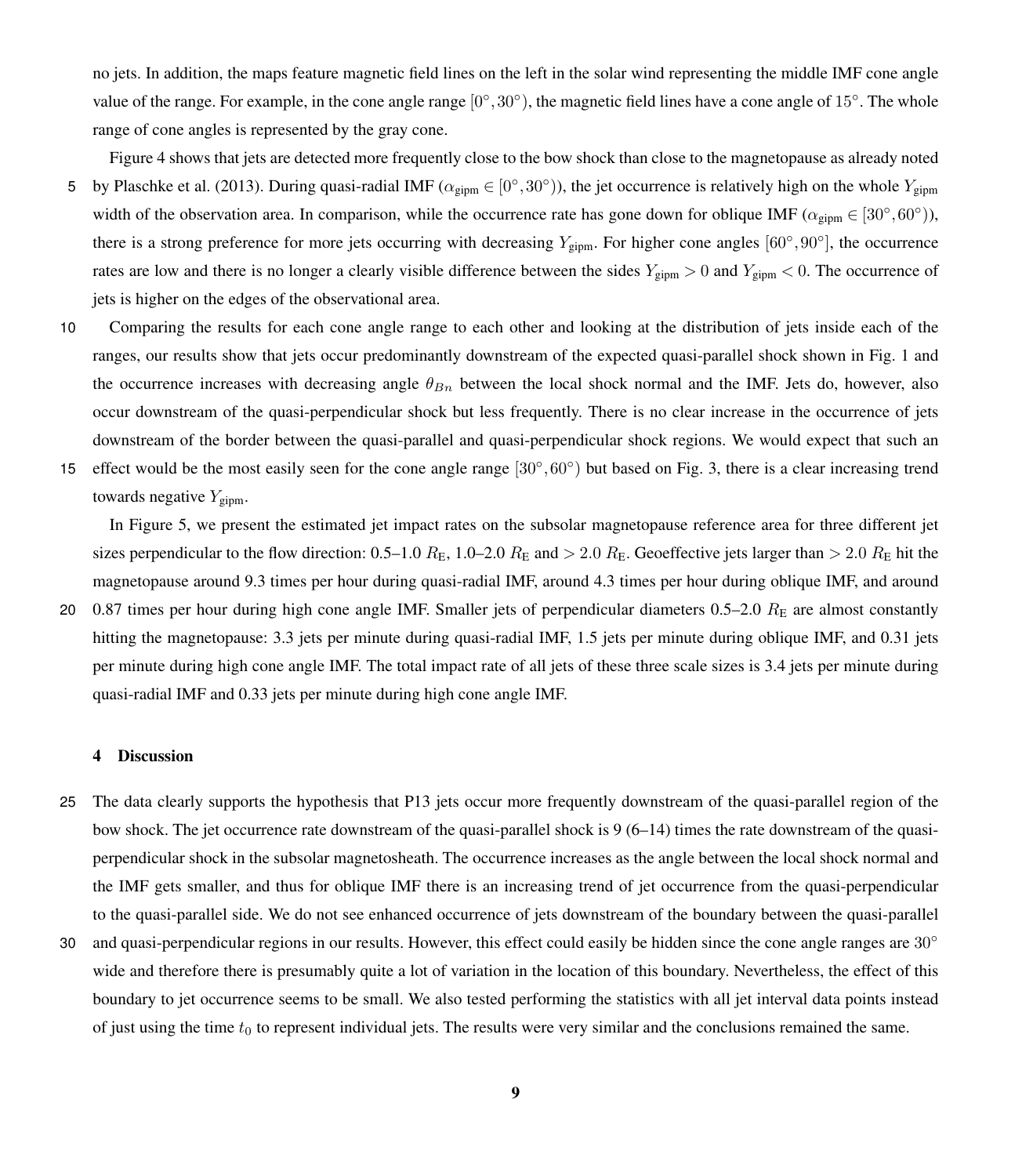<span id="page-9-0"></span>

Figure 5. Estimated jet impact rates on the  $30°$  solar zenith angle (SZA) subsolar magnetopause as a function of jet size perpendicular to the propagation direction. The estimations are based on the model introduced by [Plaschke et al.](#page-13-4) [\(2016\)](#page-13-4).

We estimated the magnetopause impact rates of jets during different IMF orientations. The most straightforward assumption would be that jets approximately follow the spatial distribution of Figure [3](#page-7-0) when impacting the magnetopause. However, this is not necessarily true since the propagation of jets in the magnetosheath is not well known at the moment. The 2D maps of Figure [4](#page-7-1) suggest that the general occurrence patterns in the  $Y_{\text{sim}}$ -direction are preserved close to the magnetopause. Moreover, 5 according to [Hietala and Plaschke](#page-12-8) [\(2013\)](#page-12-8), the deflection angle of jet propagation direction from the magnetosheath background flow increases when moving closer to the magnetopause which indicates that jets can maintain their direction.

The main uncertainty in our study comes from the OMNI solar wind data corresponding to each of our MSH observations. The OMNI data set consist of measurements from different spacecraft around the L1 point [\(King and Papitashvili, 2005\)](#page-12-10). The solar wind measurements have been time-shifted to the bow shock. There is uncertainty in the estimated time-shift and how 10 solar wind structures evolve while the solar wind propagates towards Earth. There may also be local solar wind variations at the L1 point and near the Earth's bow shock. We also note that the direction of  $\hat{Y}_{gipm}$  and therefore also the value of  $Y_{gipm}$  are not very well-defined when the IMF is almost parallel to the  $X_{\text{gipm}}$ -axis, that is with the lowest IMF cone angles. For the cone angle range  $[0^\circ, 30^\circ)$ , 20 % of the jet events took place during  $\alpha_{\text{gipm}} < 15^\circ$  conditions. The jet impact rate model assumes that the distribution of jet sizes is the same for all IMF orientations. However, due to jets being observed more often during low 15 IMF cone angle conditions, the distribution of jet sizes is likely to be biased towards those jets.

The trends seen by [Plaschke et al.](#page-13-3) [\(2013\)](#page-13-3) are clear in this study: jets occur mostly during low IMF cone angle conditions and closer to the bow shock than to the magnetopause. [Archer and Horbury](#page-12-6) [\(2013\)](#page-12-6) have shown the connection between magnetosheath total dynamic pressure enhancements and the quasi-parallel shock. Our results show that this behaviour is also

true for magnetosheath jets defined by [Plaschke et al.](#page-13-3) [\(2013\)](#page-13-3) that are specifically defined as enhancements of earthward dynamic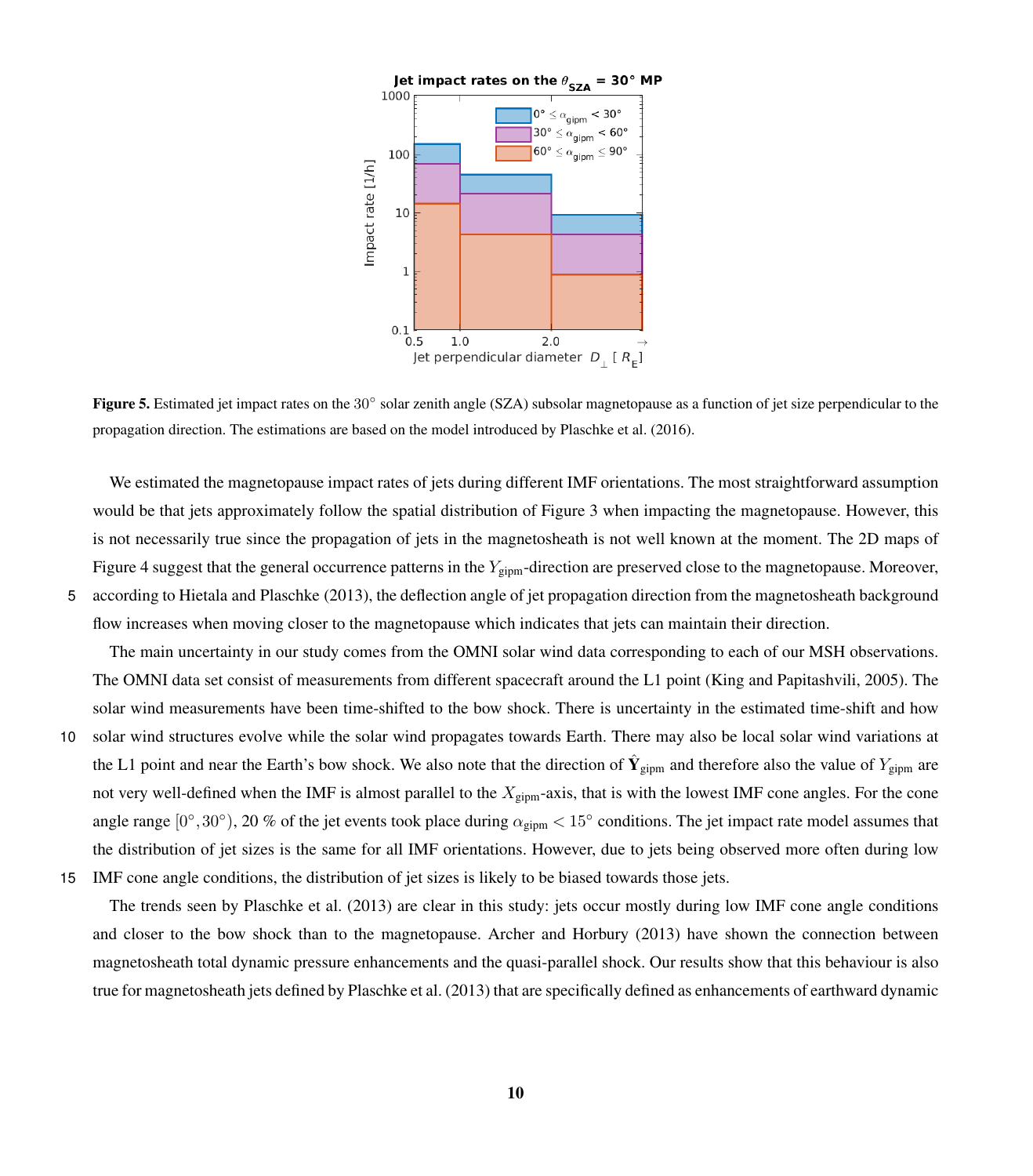pressure that could potentially hit the magnetopause and affect the magnetosphere. Furthermore, our results are presented in a way that offers easy interpretation, quantitative numbers of jets, and direct predictability in the  $\mathbf{B}_{\text{IMF}}$ -v<sub>SW</sub>-plane.

The results suggest that foreshock processes are responsible for the generation of most jets. Suggested mechanisms supported by these results are, e.g., bow shock ripples and SLAMS which are both inherent to the quasi-parallel shock. According

- 5 to [Hietala and Plaschke](#page-12-8) [\(2013\)](#page-12-8), the deflection angle of jet propagation direction from the magnetosheath background flow increases when moving closer to the magnetopause indicating that jets can maintain their earthward direction. Since jets mostly occur downstream of the quasi-parallel shock, we can therefore expect the effects of jets to be more prominent in the magnetosphere downstream of the quasi-parallel region. There are no clear deviations from this assumption close to the magnetopause in the 2D maps of Fig. [4.](#page-7-1) [Hietala et al.](#page-12-1) [\(2018\)](#page-12-1) provided evidence of a jet triggering reconnection at the magnetopause and dis-
- 10 cussed the possibility of jets being able to also suppress reconnection. Future studies will reveal whether these effects produce a non-negligible net effect on the occurrence of reconnection downstream of the quasi-parallel shock. Magnetopause surface waves, magnetopause standing waves, and auroras connected to jets colliding into the magnetopause are also expected to be excited more frequently at the magnetopause downstream of the quasi-parallel shock. The estimated magnetopause impact rates provided in this study help us to forecast these effects of jets.

## 15 5 Summary and Conclusions

In this study, we showed that anti-sunward jets in the subsolar magnetosheath mostly occur downstream of the quasi-parallel bow shock where the angle between the IMF and the local shock normal is small. The occurrence rates are approximately 9 times higher than downstream of the quasi-perpendicular shock. For oblique IMF the rates within the magnetosheath downstream of the bow shock follow a monotonically increasing trend from the quasi-perpendicular side towards the quasi-parallel

20 side. This suggests that foreshock processes are responsible for jet formation with possible formation mechanisms including bow shock ripples inherent to the quasi-parallel shock and short large amplitude magnetic structures (SLAMS). However, not all jets occur downstream of the quasi-parallel shock so alternative formation mechanisms are also needed.

The occurrence pattern of magnetosheath jets presented here suggests that we can expect more of the newly found magnetopause surface eigenmodes and other jet induced phenomena to be produced at the magnetopause downstream of the quasi-25 parallel shock. Large jets of diameters  $> 2 R_E$  perpendicular to the propagation direction are estimated to hit the 30 $\degree$  solar zenith angle subsolar magnetopause around 9 times in an hour during quasi-radial IMF, 4 times in an hour during oblique IMF,

and once in an hour during high cone angle IMF.

*Data availability.* Data from the THEMIS mission including level 2 FGM and ESA data are publicly available from the University of California Berkeley and can be obtained from http://themis.ssl. berkeley.edu/data/themis (THEMIS, 2019). NASA's OMNI high-resolution

<sup>30</sup> (1 min cadence) solar wind data are also publicly available and can be obtained from ftp://spdf.gsfc. nasa.gov/pub/data/omni (NASA, 2019). The plot data of this study is available at https://doi.org/10.5281/zenodo.3333518.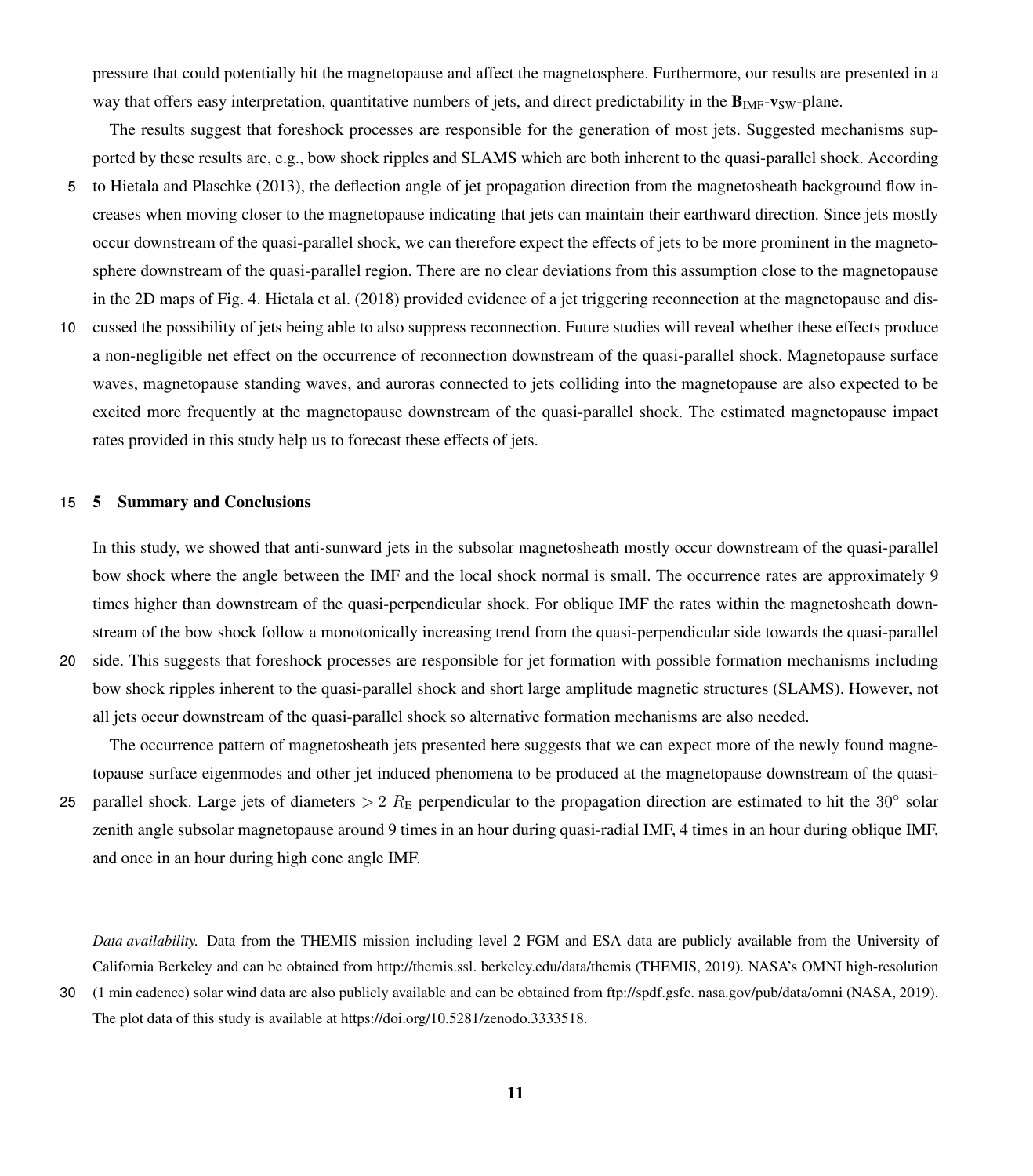*Author contributions.* HH conceived of the study. LV performed the data analysis and wrote the manuscript with contributions from HH and FP.

*Competing interests.* The authors declare that they have no conflict of interest.

*Acknowledgements.* The work in the University of Turku was supported by the Turku Collegium of Science and Medicine. The work of HH 5 was also supported by NASA grant NNX17AI45G. We acknowledge NASA contract NAS5-02099 and V. Angelopoulos for use of data from the THEMIS Mission.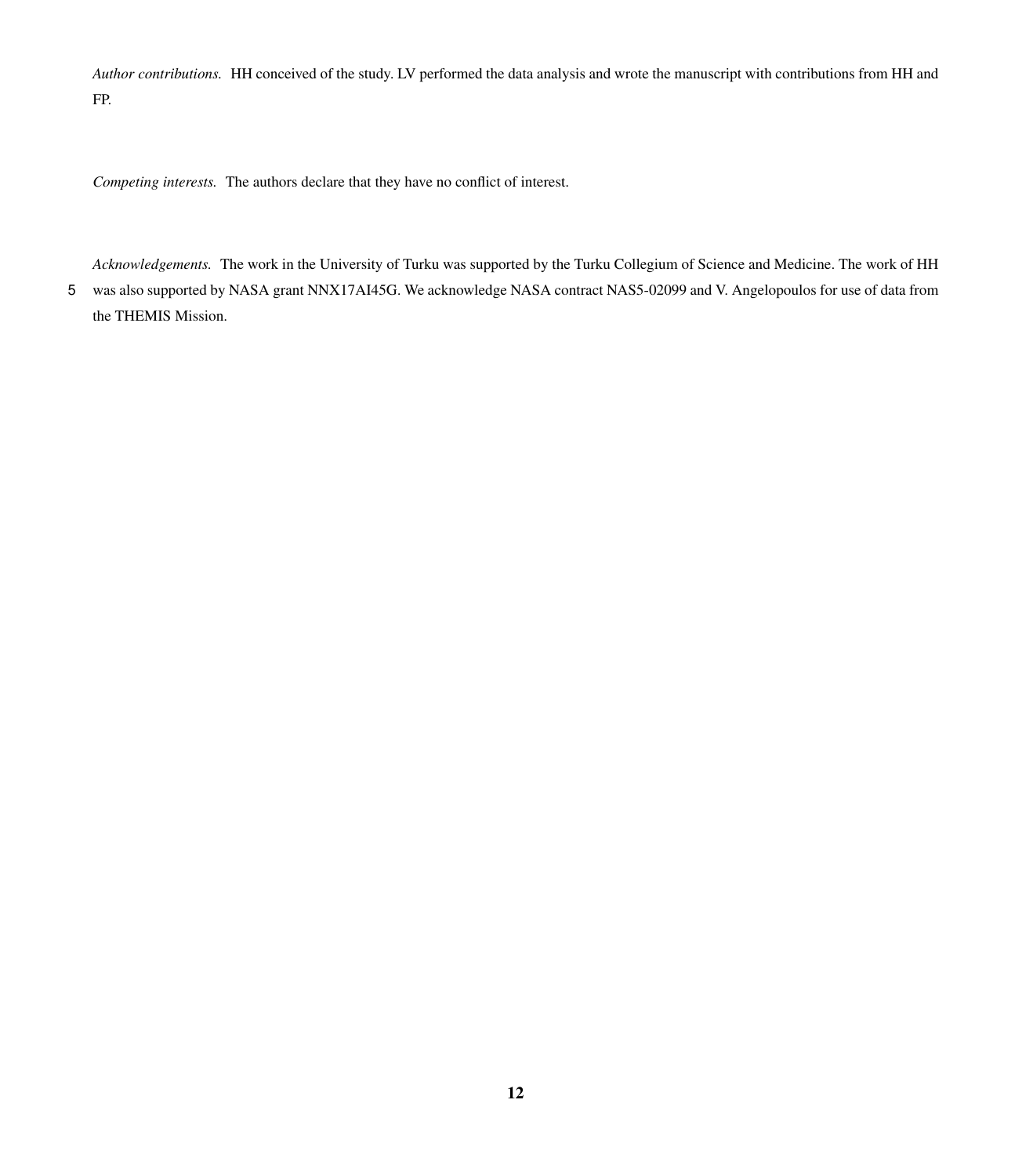# References

<span id="page-12-9"></span>Angelopoulos, V.: The THEMIS Mission, Space Science Reviews, 141, 5, https://doi.org[/10.1007/s11214-008-9336-1,](https://doi.org/10.1007/s11214-008-9336-1) 2008.

- <span id="page-12-6"></span>Archer, M. O. and Horbury, T. S.: Magnetosheath dynamic pressure enhancements: occurrence and typical properties, Annales Geophysicae, 31, 319–331, https://doi.org[/10.5194/angeo-31-319-2013,](https://doi.org/10.5194/angeo-31-319-2013) 2013.
- <span id="page-12-7"></span><span id="page-12-2"></span>5 Archer, M. O., Horbury, T. S., and Eastwood, J. P.: Magnetosheath pressure pulses: Generation downstream of the bow shock from solar wind discontinuities, Journal of Geophysical Research, 117, 1–13, https://doi.org[/10.1029/2011JA017468,](https://doi.org/10.1029/2011JA017468) 2012.
	- Archer, M. O., Hietala, H., Hartinger, M. D., Plaschke, F., and Angelopoulos, V.: Direct observations of a surface eigenmode of the dayside magnetopause, Nature Communications, 10, 615, https://doi.org[/10.1038/s41467-018-08134-5,](https://doi.org/10.1038/s41467-018-08134-5) 2019.
	- Bieber, J. W. and Stone, S. C.: Energetic electron bursts in the magnetopause electron layer and in interplanetary space, in: Magnetospheric
- <span id="page-12-14"></span><span id="page-12-11"></span>10 Boundary Layers, edited by Battrick, B., Mort, J., Haerendel, G., and Ortner, J., vol. 148 of *ESA Special Publication*, pp. 131–135, European Space Agency, Paris, 1979.
	- Brown, L. D., Cai, T. T., and DasGupta, A.: Interval Estimation for a Binomial Proportion, Statistical Science, 16, 101–133, https://doi.org[/10.1214/ss/1009213286,](https://doi.org/10.1214/ss/1009213286) 2001.
	- Dimmock, A. P. and Nykyri, K.: The statistical mapping of magnetosheath plasma properties based on THEMIS measurements
- <span id="page-12-12"></span><span id="page-12-0"></span>15 in the magnetosheath interplanetary medium reference frame, Journal of Geophysical Research: Space Physics, 118, 4963–4976, https://doi.org[/10.1002/jgra.50465,](https://doi.org/10.1002/jgra.50465) 2013.
	- Eastwood, J. P., Hietala, H., Toth, G., Phan, T. D., and Fujimoto, M.: What Controls the Structure and Dynamics of Earth's Magnetosphere?, Space Science Reviews, 188, 251–286, https://doi.org[/10.1007/s11214-014-0050-x,](https://doi.org/10.1007/s11214-014-0050-x) 2015.

<span id="page-12-8"></span>Hietala, H. and Plaschke, F.: On the generation of magnetosheath high-speed jets by bow shock ripples, Journal of Geophysical Research:

- <span id="page-12-3"></span>20 Space Physics, 118, 7237–7245, https://doi.org[/10.1002/2013JA019172,](https://doi.org/10.1002/2013JA019172) 2013.
	- Hietala, H., Laitinen, T. V., Andréeová, K., Vainio, R., Vaivads, A., Palmroth, M., Pulkkinen, T. I., Koskinen, H. E. J., Lucek, E. A., and Rème, H.: Supermagnetosonic Jets behind a Collisionless Quasiparallel Shock, Physical Review Letters, 103, 245 001, https://doi.org[/10.1103/PhysRevLett.103.245001,](https://doi.org/10.1103/PhysRevLett.103.245001) 2009.
		- Hietala, H., Phan, T. D., Angelopoulos, V., Oieroset, M., Archer, M. O., Karlsson, T., and Plaschke, F.: In Situ Observa-
- <span id="page-12-4"></span><span id="page-12-1"></span>25 tions of a Magnetosheath High-Speed Jet Triggering Magnetopause Reconnection, Geophysical Research Letters, 45, 1732–1740, https://doi.org[/10.1002/2017GL076525,](https://doi.org/10.1002/2017GL076525) 2018.
	- Karlsson, T., Kullen, A., Liljeblad, E., Brenning, N., Nilsson, H., Gunell, H., and Hamrin, M.: On the origin of magnetosheath plasmoids and their relation to magnetosheath jets, Journal of Geophysical Research: Space Physics, 120, 7390–7403, https://doi.org[/10.1002/2015JA021487,](https://doi.org/10.1002/2015JA021487) 2015.
- <span id="page-12-13"></span><span id="page-12-10"></span>30 King, J. H. and Papitashvili, N. E.: Solar wind spatial scales in and comparisons of hourly Wind and ACE plasma and magnetic field data, Journal of Geophysical Research: Space Physics (1978–2012), 110, https://doi.org[/10.1029/2004JA010649,](https://doi.org/10.1029/2004JA010649) 2005.
	- Merka, J., Szabo, A., Slavin, J. A., and Peredo, M.: Three-dimensional position and shape of the bow shock and their variation with upstream Mach numbers and interplanetary magnetic field orientation, Journal of Geophysical Research: Space Physics, 110, 1–13, https://doi.org[/10.1029/2004JA010944,](https://doi.org/10.1029/2004JA010944) 2005.
- <span id="page-12-5"></span>35 Palmroth, M., Hietala, H., Plaschke, F., Archer, M., Karlsson, T., Blanco-Cano, X., Sibeck, D., Kajdic, P., Ganse, U., Pfau-Kempf, Y., ˇ Battarbee, M., and Turc, L.: Magnetosheath jet properties and evolution as determined by a global hybrid-Vlasov simulation, Annales Geophysicae, 36, 1171–1182, https://doi.org[/10.5194/angeo-36-1171-2018,](https://doi.org/10.5194/angeo-36-1171-2018) 2018.